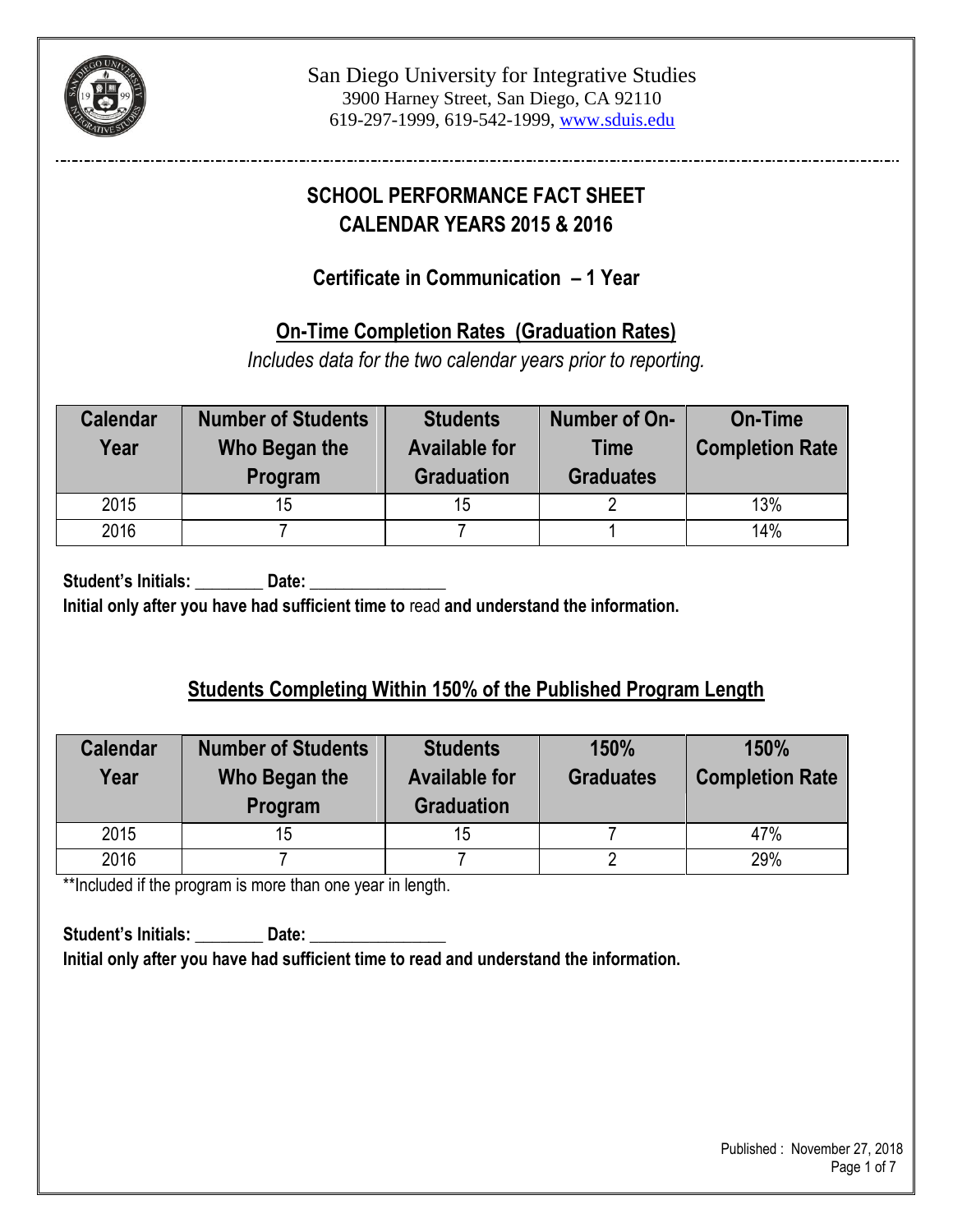

## **Job Placement Rates** *(includes data for the two calendar years prior to reporting)*

| <b>Calendar</b> | <b>Number of</b> | Number of        | <b>Graduates</b>     | <b>Graduates</b> | <b>Placement Rate %</b> |  |
|-----------------|------------------|------------------|----------------------|------------------|-------------------------|--|
| Year            | <b>Students</b>  | <b>Graduates</b> | <b>Available for</b> | Employed in the  | <b>Employed in the</b>  |  |
|                 | <b>Who</b>       |                  | <b>Employment</b>    | <b>Field</b>     | <b>Field</b>            |  |
|                 | <b>Began</b>     |                  |                      |                  |                         |  |
|                 | Program          |                  |                      |                  |                         |  |
| 2015            | 15               |                  |                      | N/A              | N/A                     |  |
| 2016            |                  |                  |                      | N/A              | N/A                     |  |

Students may contact SDUIS Administrative Office at [sduis@sduis.edu](mailto:sduis@sduis.edu) to obtain a list of employment positions determined to be within the field for which the student received education and training for the calculation of job placement rates.

## **Gainfully Employed Categories** *(includes data for the two calendar years prior to reporting)*

| <b>Calendar Year</b> | <b>Graduate Employed</b><br>in the Field<br>20-29 Hours Per | <b>Graduates Employed in the</b><br><b>Field at Least 30 Hours Per</b><br><b>Week</b> | <b>Total Graduates</b><br><b>Employed in the</b><br><b>Field</b> |  |
|----------------------|-------------------------------------------------------------|---------------------------------------------------------------------------------------|------------------------------------------------------------------|--|
|                      | <b>Week</b>                                                 |                                                                                       |                                                                  |  |
| 2015                 | N/A                                                         | N/A                                                                                   | N/A                                                              |  |
| 2016                 | N/A                                                         | N/A                                                                                   | N/A                                                              |  |

# **Part-Time vs. Full-Time Employment**

### **Single Position vs. Concurrent Aggregated Position**

| <b>Calendar Year</b> | <b>Graduates</b><br><b>Employed in the</b><br><b>Field in a Single</b><br><b>Position</b> | Graduates Employed in the<br><b>Field in Concurrent</b><br><b>Aggregated Positions</b> | <b>Total Graduates</b><br><b>Employed in the</b><br><b>Field</b> |
|----------------------|-------------------------------------------------------------------------------------------|----------------------------------------------------------------------------------------|------------------------------------------------------------------|
| 2015                 | N/A                                                                                       | N/A                                                                                    | N/A                                                              |
| 2016                 | N/A                                                                                       | N/A                                                                                    | N/A                                                              |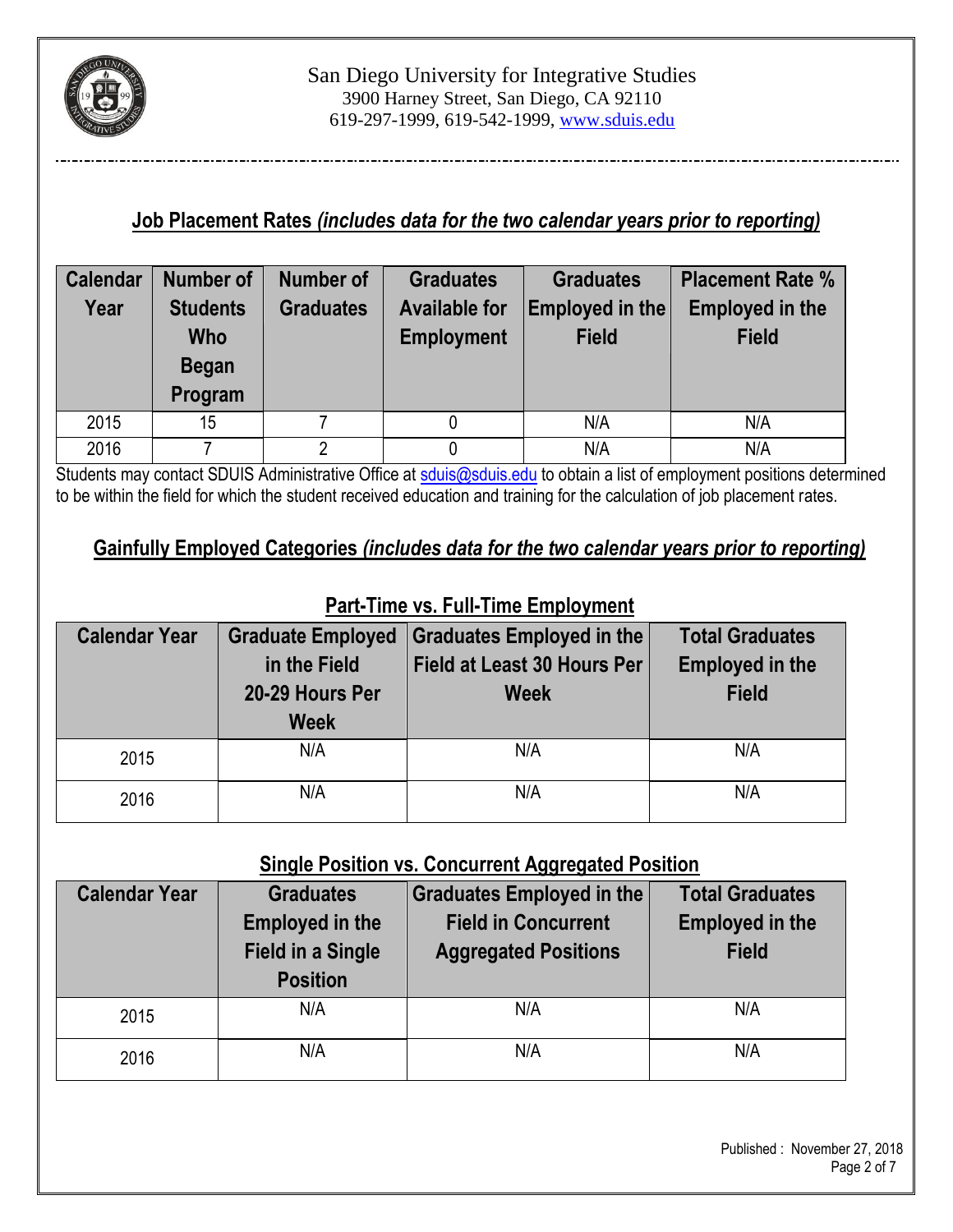

### **Self-Employed / Freelance Positions**

| <b>Calendar Year</b> | <b>Graduates Employed who are Self-</b><br><b>Employed or Working Freelance</b> | <b>Total Graduates</b><br><b>Employed in the Field</b> |  |
|----------------------|---------------------------------------------------------------------------------|--------------------------------------------------------|--|
| 2015                 | N/A                                                                             | N/A                                                    |  |
| 2016                 | N/A                                                                             | N/A                                                    |  |

### **Institutional Employment**

| <b>Calendar Year</b> | <b>Graduates Employed in the Field who are</b><br><b>Employed by the Institution, an Employer</b><br>Owned by the Institution, or an Employer<br>who Shares Ownership with the<br>Institution. | <b>Total Graduates</b><br><b>Employed in the Field</b> |  |
|----------------------|------------------------------------------------------------------------------------------------------------------------------------------------------------------------------------------------|--------------------------------------------------------|--|
| 2015                 | N/A                                                                                                                                                                                            | N/A                                                    |  |
| 2016                 | N/A                                                                                                                                                                                            | N/A                                                    |  |

Student's Initials: **Date:** Date: **Initial only after you have had sufficient time to read and understand the information.**

### **Salary and Wage Information** *(includes data for the two calendar years prior to reporting)*

## **Annual salary and wages reported for graduates employed in the field.**

| <b>Calendar</b> | <b>Graduates</b>     | <b>Graduates</b>   |          | $ $20,001 $ \$35,001 |                   |     | \$40,001 \$45,001 No Salary |
|-----------------|----------------------|--------------------|----------|----------------------|-------------------|-----|-----------------------------|
| Year            | <b>Available for</b> | <b>Employed in</b> |          |                      |                   |     | <b>Information</b>          |
|                 | <b>Employment</b>    | <b>Field</b>       | \$25,000 | \$40,000             | \$45,000 \$50,000 |     | Reported                    |
| 2015            | N/A                  | N/A                | N/A      | N/A                  | N/A               | N/A | N/A                         |
| 2016            | N/A                  | N/A                | N/A      | N/A                  | N/A               | N/A | N/A                         |

Students may contact SDUIS Administrative Office at [sduis@sduis.edu](mailto:sduis@sduis.edu) to obtain a list of sources used to substantiate salary disclosures.

Student's Initials: **Date:** Date: **Initial only after you have had sufficient time to read and understand the information.**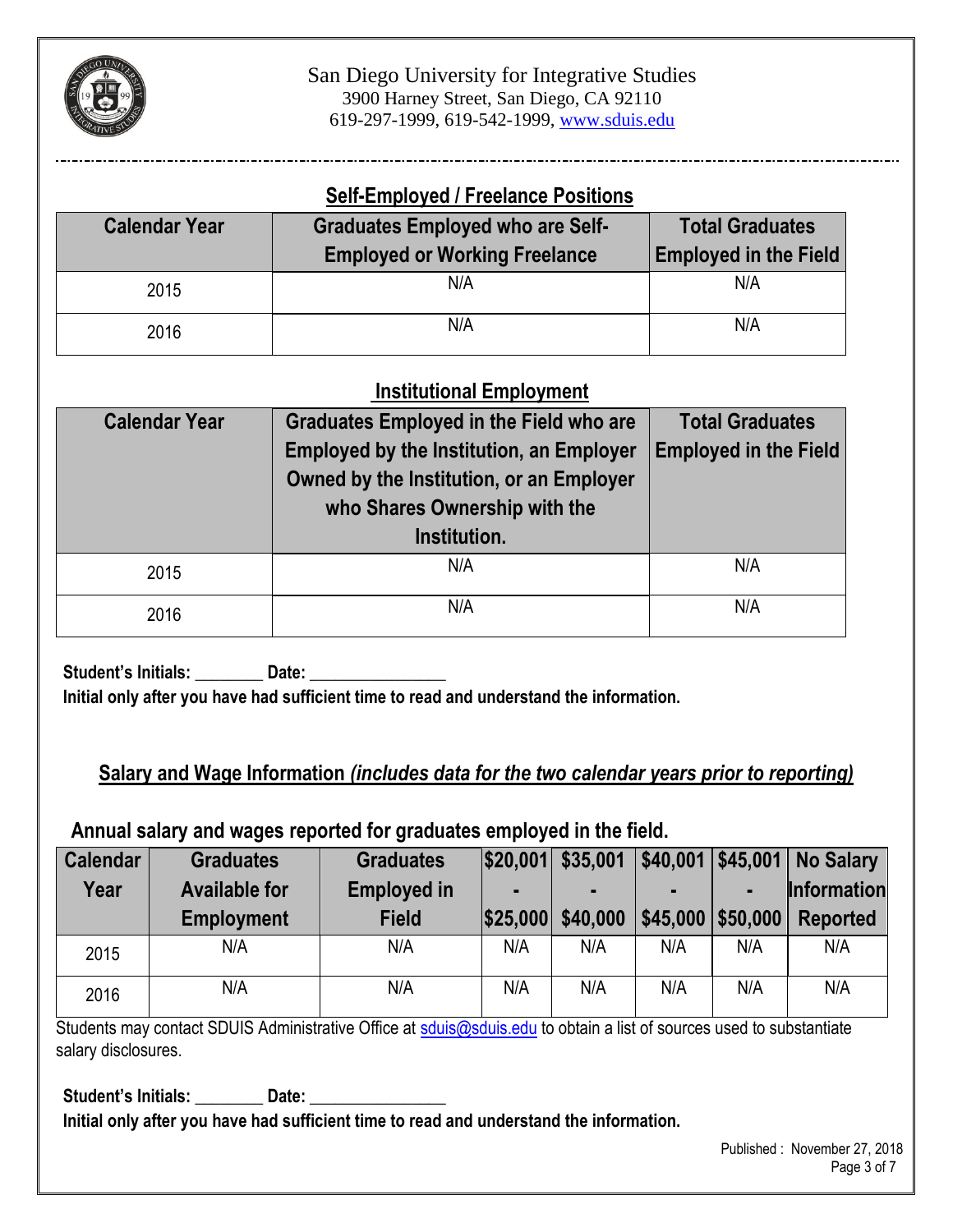

# **Cost of Educational Program**

 Total charges for the program for students completing on-time in 2016: \$5,250. Additional charges may be incurred if the program is not completed on-time.

#### Student's Initials: **Date: Initial only after you have had sufficient time to read and understand the information.**

Students at the San Diego University for Integrative Studies are not eligible for federal student loans. This institution does not meet the U.S. Department of Education criteria that would allow its students to participate in federal student aid programs.

#### **Student's Initials: \_\_\_\_\_\_\_\_ Date: \_\_\_\_\_\_\_\_\_\_\_\_\_\_\_\_ Initial only after you have had sufficient time to read and understand the information.**

This fact sheet is filed with the Bureau for Private Postsecondary Education. Regardless of any information you may have relating to completion rates, placement rates, starting salaries, or license exam passage rates, this fact sheet contains the information as calculated pursuant to state law.

Any questions a student may have regarding this fact sheet that have not been satisfactorily answered by the institution may be directed to the Bureau for Private Postsecondary Education at 2535 Capitol Oaks Drive, Suite 400, Sacramento, CA 95833[, www.bppe.ca.gov,](http://www.bppe.ca.gov/) toll-free telephone number (888) 370-7589 or by fax (916) 263-1897.

\_\_\_\_\_\_\_\_\_\_\_\_\_\_\_\_\_\_\_\_\_\_\_\_\_\_\_\_\_\_\_\_\_\_\_\_\_\_\_\_ \_\_\_\_\_\_\_\_\_\_\_\_\_\_\_\_\_\_\_\_\_\_\_\_\_\_\_\_\_\_\_\_\_\_\_

\_\_\_\_\_\_\_\_\_\_\_\_\_\_\_\_\_\_\_\_\_\_\_\_\_\_\_\_\_\_\_\_\_\_\_\_\_\_\_\_ \_\_\_\_\_\_\_\_\_\_\_\_\_\_\_\_\_\_\_\_\_\_\_\_\_\_\_\_\_\_\_\_\_\_\_\_\_\_

Student Name - Print

\_\_\_\_\_\_\_\_\_\_\_\_\_\_\_\_\_\_\_\_\_\_\_\_\_\_\_\_\_\_\_\_\_\_\_\_\_\_\_\_\_

Student Signature Date Date

School Official Date Date Date Date Date Date Date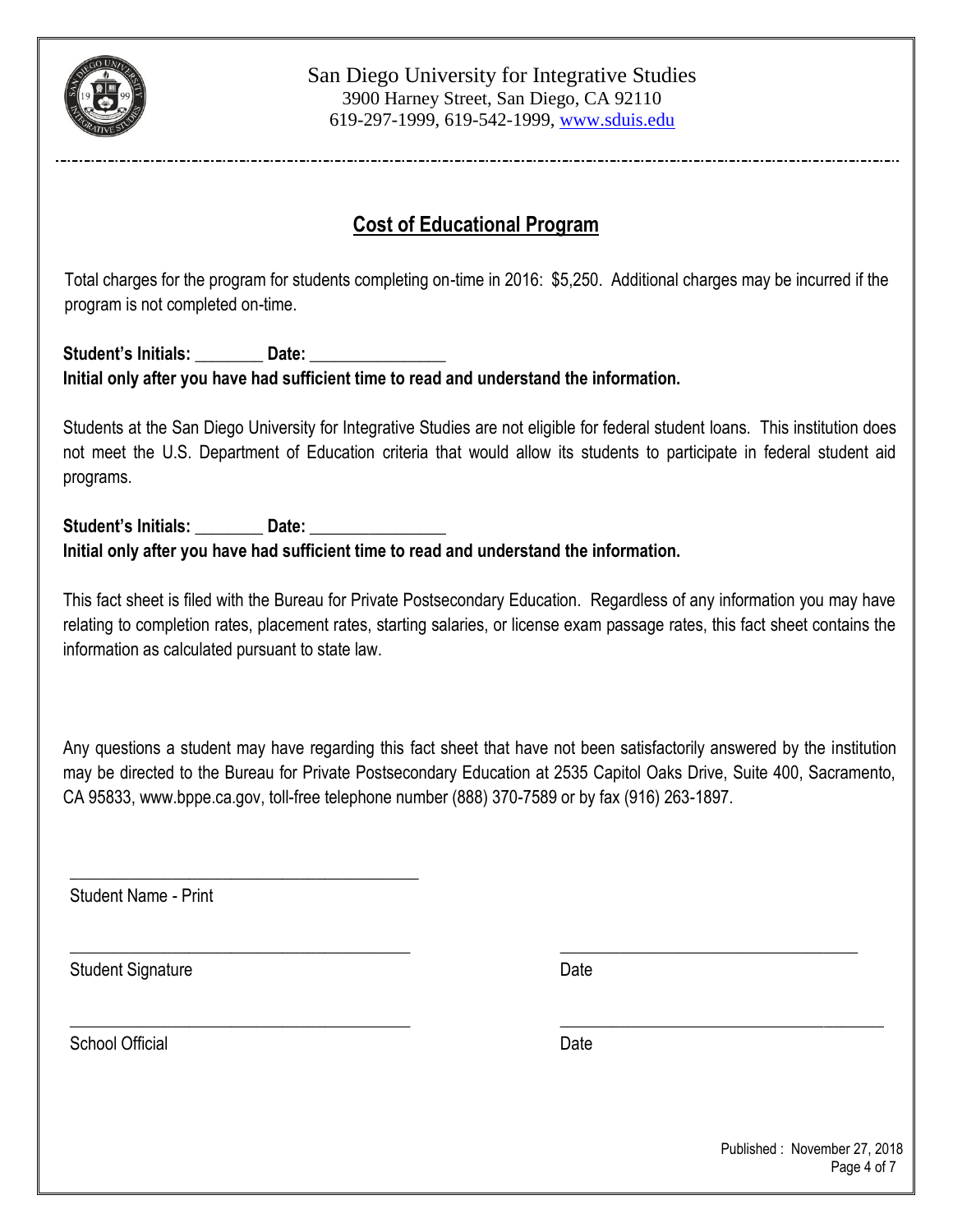

# **Definitions**

- "Number of Students Who Began the Program" means the number of students who began a program who were scheduled to complete the program within 100% of the published program length within the reporting calendar year and excludes all students who cancelled during the cancellation period.
- "Students Available for Graduation" is the number of students who began the program minus the number of students who have died, been incarcerated, or been called to active military duty.
- "Number of On-time Graduates" is the number of students who completed the program within 100% of the published program length within the reporting calendar year.
- "On-time Completion Rate" is the number of on-time graduates divided by the number of students available for graduation.
- "150% Graduates" is the number of students who completed the program within 150% of the program length (includes on-time graduates).
- "150% Completion Rate" is the number of students who completed the program in the reported calendar year within 150% of the published program length, including on-time graduates, divided by the number of students available for graduation.
- "Graduates Available for Employment" means the number of graduates minus the number of graduates unavailable for employment.
- "Graduates Unavailable for Employment" means the graduates who, after graduation, die, become incarcerated, are called to active military duty, are international students that leave the United States or do not have a visa allowing employment in the United States, or are continuing their education in an accredited or bureau-approved postsecondary institution.
- "Graduates Employed in the Field" means graduates who beginning within six months after a student completes the applicable educational program are gainfully employed, whose employment has been reported, and for whom the institution has documented verification of employment. For occupations for which the state requires passing an examination, the six months period begins after the announcement of the examination results for the first examination available after a student completes an applicable educational program.
- "Placement Rate Employed in the Field" is calculated by dividing the number of graduates gainfully employed in the field by the number of graduates available for employment.
- "Number of Graduates Taking Exam" is the number of graduates who took the first available exam in the reported calendar year.
- "First Available Exam Date" is the date for the first available exam after a student completed a program.
- "Passage Rate" is calculated by dividing the number of graduates who passed the exam by the number of graduates who took the reported licensing exam.
- "Number Who Passed First Available Exam" is the number of graduates who took and passed the first available licensing exam after completing the program.
- "Salary" is as reported by graduate or graduate's employer.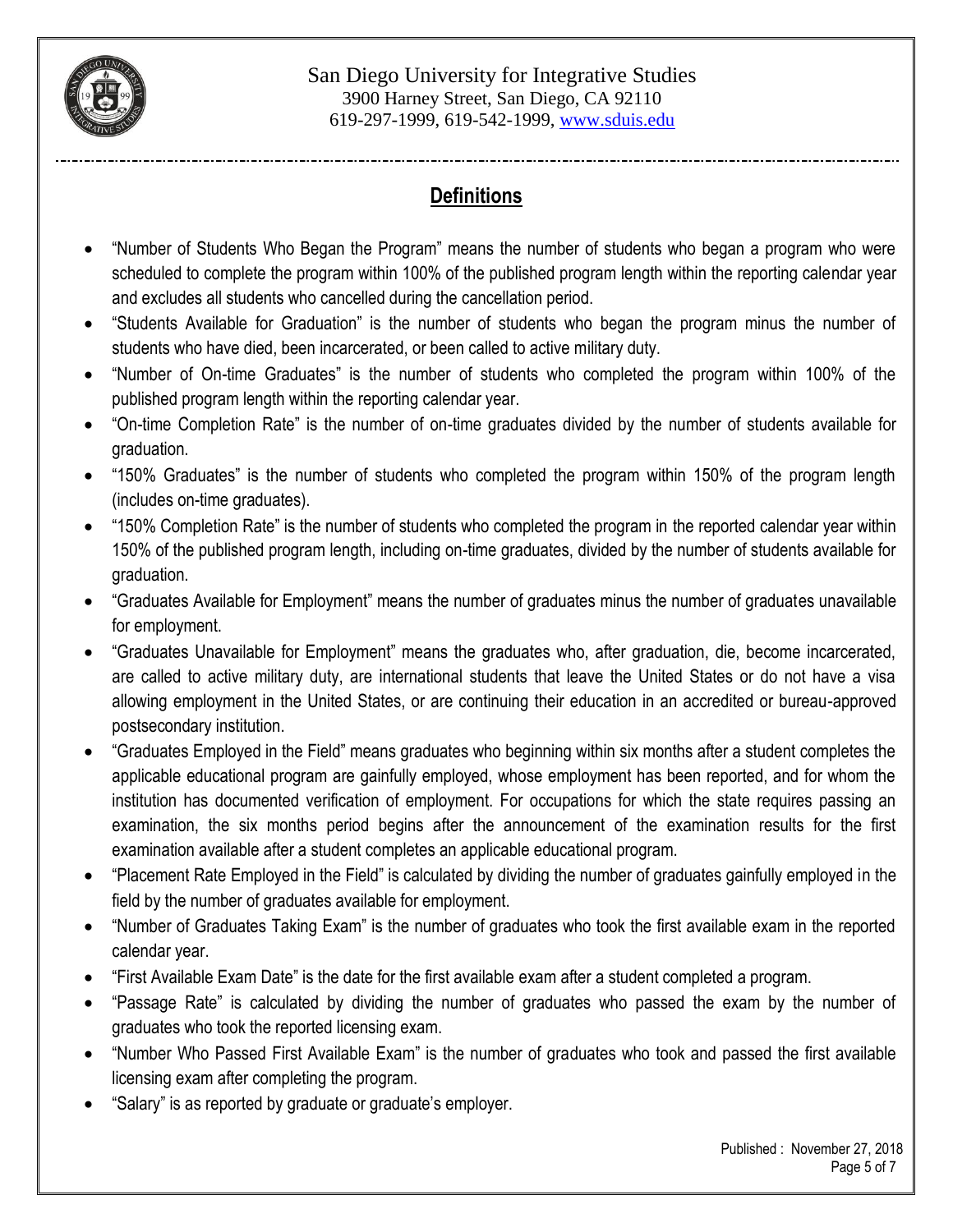

#### San Diego University for Integrative Studies 3900 Harney Street, San Diego, CA 92110 619-297-1999, 619-542-1999, www.sduis.edu

 "No Salary Information Reported" is the number of graduates for whom, after making reasonable attempts, the school was not able to obtain salary information.